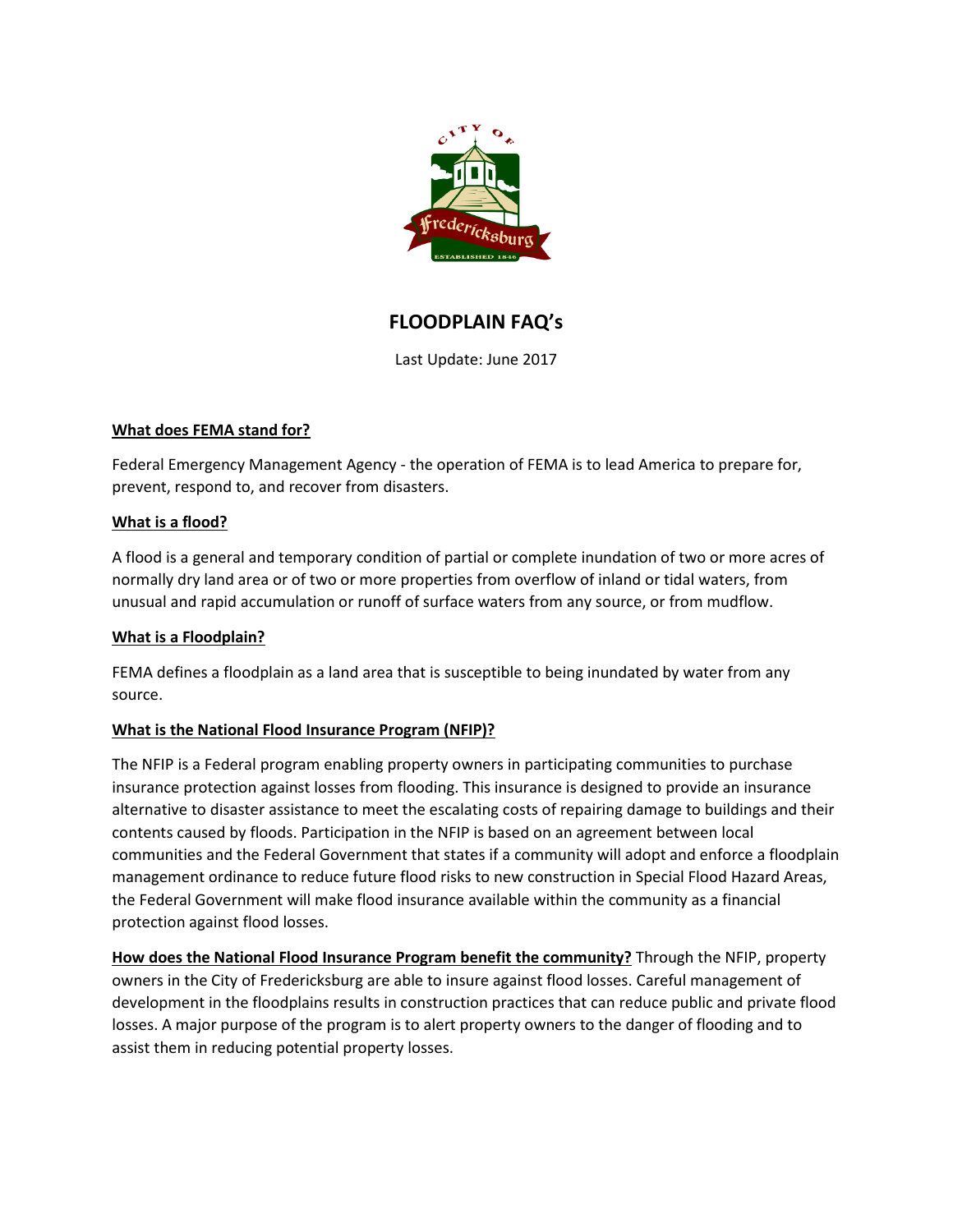## **What is a 100-Year Flood Zone or Special Flood Hazard Area (SFHA)?**

The land area covered by the floodwaters of the base flood (a flood having a 1-percent chance of occurring in any given year) is the Special Flood Hazard Area on National Flood Insurance Program (NFIP) maps. A high-risk flood zone is called a Special Flood Hazard Area (SFHA). It's also known as the one percent-annual-chance floodplain, commonly referred to as the "100-year floodplain." The 100-year flood is a standard used by the NFIP for floodplain management and to determine the need for flood insurance. Development may only take place within the SFHA, provided that development complies with local floodplain management ordinances, which must meet the minimum Federal requirements. Flood insurance is required for insurable structures within high-risk areas to protect Federal financial investments and assistance used for acquisition and/or construction purposes within communities participating in the NFIP.

# **What is a Flood Insurance Rate Map (FIRM)?**

A FIRM is a map on which FEMA has delineated both the areas of special flood hazards and the risk premium zones applicable within the Community.

## **What is a BFE?**

The computed elevation to which floodwater is expected to rise during the base flood. BFE's are shown on Flood Insurance Rate Maps (FIRMs) and on the flood profiles. The BFE is the regulatory requirement for the elevation or flood proofing of structures. The relationship between the BFE and a structure's elevation determines the flood insurance premium.

## **What Are My Odds of Flooding Within a 100-Year Floodplain?**

The term "100-year flood" is misleading. It is not the flood that will occur once every 100 years. Rather, it is the flood elevation that has a 1% chance of being equaled or exceeded each year. Thus, the 100 year flood could occur more than once in a relatively short period of time. People outside of the 100 year floodplain are free of regulatory requirements, but not of risk. Federally-backed flood insurance is available to people outside of the 100-year flood zone as well.

#### **How do I know if I am in a flood zone?**

Printing out a FIRMette (Flood Insurance Rate Map) from FEMA's Map Service Center [\(http://msc.fema.gov/portalhttp://msc.fema.gov/portal\)](http://msc.fema.gov/portalhttp:/msc.fema.gov/portal) is the most up-to-date information provided on the maps that will not only allow you to view your property, but will also allow you to print out a copy so that you may present to your lender or insurance agent if you are ever asked. Most agents or lending facilities want to see an actual FIRMette map printed directly from FEMA's website for their records. You may also submit a request to the City of Frederickburg's Engineering Dept. by calling 830 997-7521 or emailing the City's Floodplain Administrator Garret Bonn a[t gbonn@fbgtx.org.](mailto:gbonn@fbgtx.org) Please include addressing information with your request.

# **My House is in a Floodplain - What Do I Need to Know?**

*Insurance:* You should seriously consider purchasing flood insurance. Your homeowner's or renter's insurance policy does not cover flooding. To purchase flood insurance, contact your regular homeowners' insurance agent.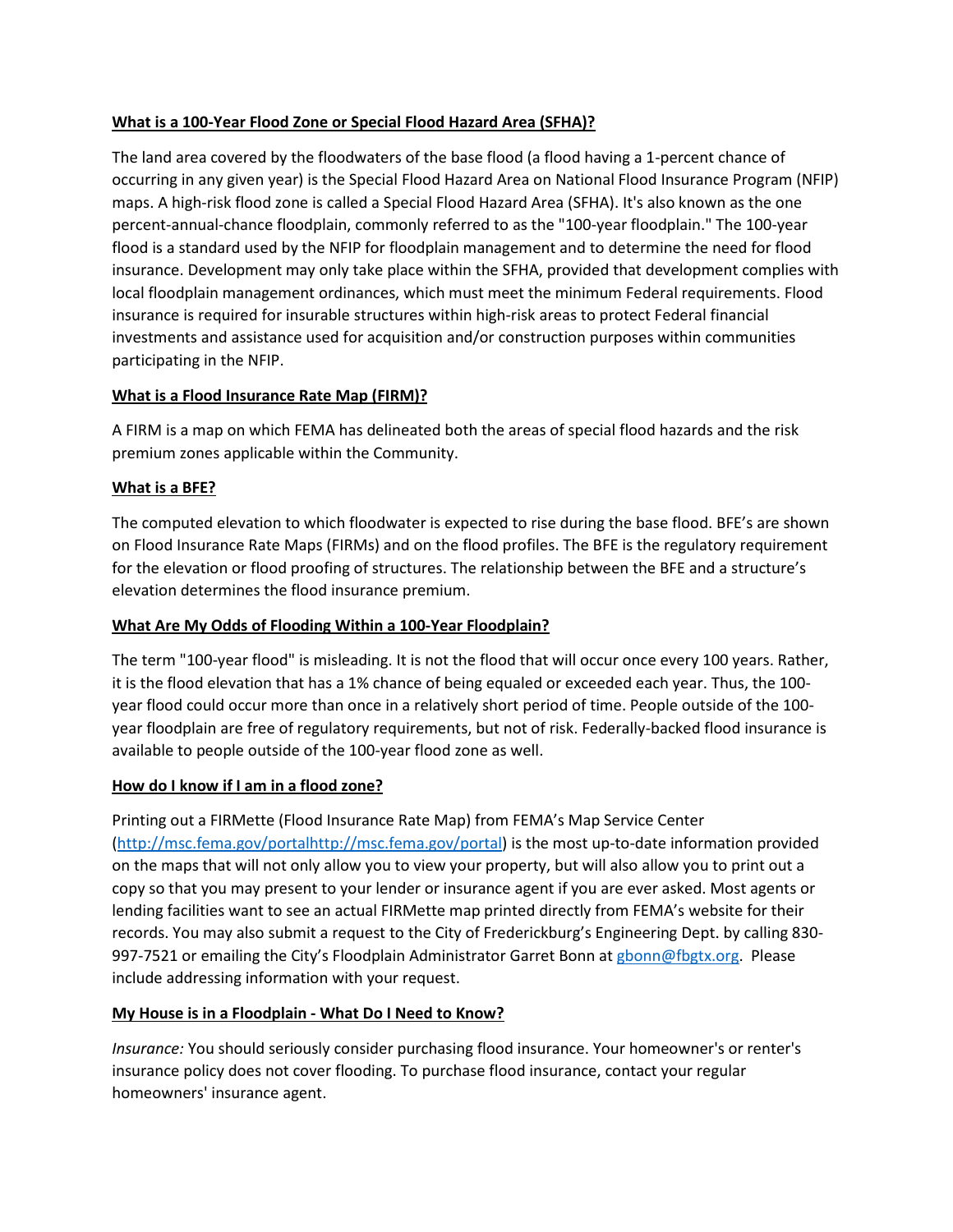*Preparation:* Your family is at risk for flooding, which can happen quickly and without warning. Prepare a family disaster plan in advance for your best protection. The American Red Cross has excellent publications in English and Spanish to help you with this process. Your planning should include: designating meeting places, learning the warning signals, educating your children, assembling an emergency food, water, and supply kit, learning how to turn off utilities, arranging animal care, and planning how to help family members and neighbors with special needs.

*Restrictions:* In some floodplain areas, development permits may be denied. Please refer to the City of Fredericksburg's Code of Ordinances for more information on development restrictions.

## **Who has to buy Flood Insurance?**

- If you **do not** have a mortgage and **do not** live in the flood plain, you are not affected by NFIP requirements and will not be required to buy flood insurance.
- If you **do** have a mortgage but **do not** live in the flood plain, you are not required to purchase flood insurance, unless required by your mortgage lender.
- If you **do not** have a mortgage but **do** live in the flood plain, you are not directly affected. However, you may want to consider buying flood insurance, but you are not required to. If you provide FEMA and/or your mortgage lender an Elevation Certificate (additional info below) and the technical data that can prove that the water will never reach your structure, you may be able to have your insurable structure in a flood plain.
- If you **do** have a mortgage (or line of credit based on the home) and **do** live in the flood plain, you are affected and will no doubt be required to buy flood insurance. If flood waters encroach onto your property, the whole property is typically declared to be in the flood plain. If you provide FEMA and/or your mortgage letter an Elevation Certificate and the technical data that can prove that the water will never reach your structure, you may possibly get re-rated a lower flood insurance quote.

# **What is an Elevation Certificate?**

The Flood Elevation Certificate is an important tool of the National Flood Insurance Program (NFIP). It is used to certify building elevations if the building is located in a Special Flood Hazard Area in order to determine the proper flood insurance premium rate for the building.

# **Who can prepare an Elevation Certificate?**

Elevation Certificates must be prepared and certified by a land surveyor, engineer, or architect who is authorized by commonwealth, state, or local law to certify elevation information. Elevations must be certified by a licensed engineer or surveyor and approved by the City of Fredericksburg Floodplain Administrator if the elevation certificate is intended to support an application for a Letter of Map Amendment or a Letter of Map Revision based on Fill. The current Elevation Certificate may be downloaded at the following web address:<https://www.fema.gov/media-library/assets/documents/160>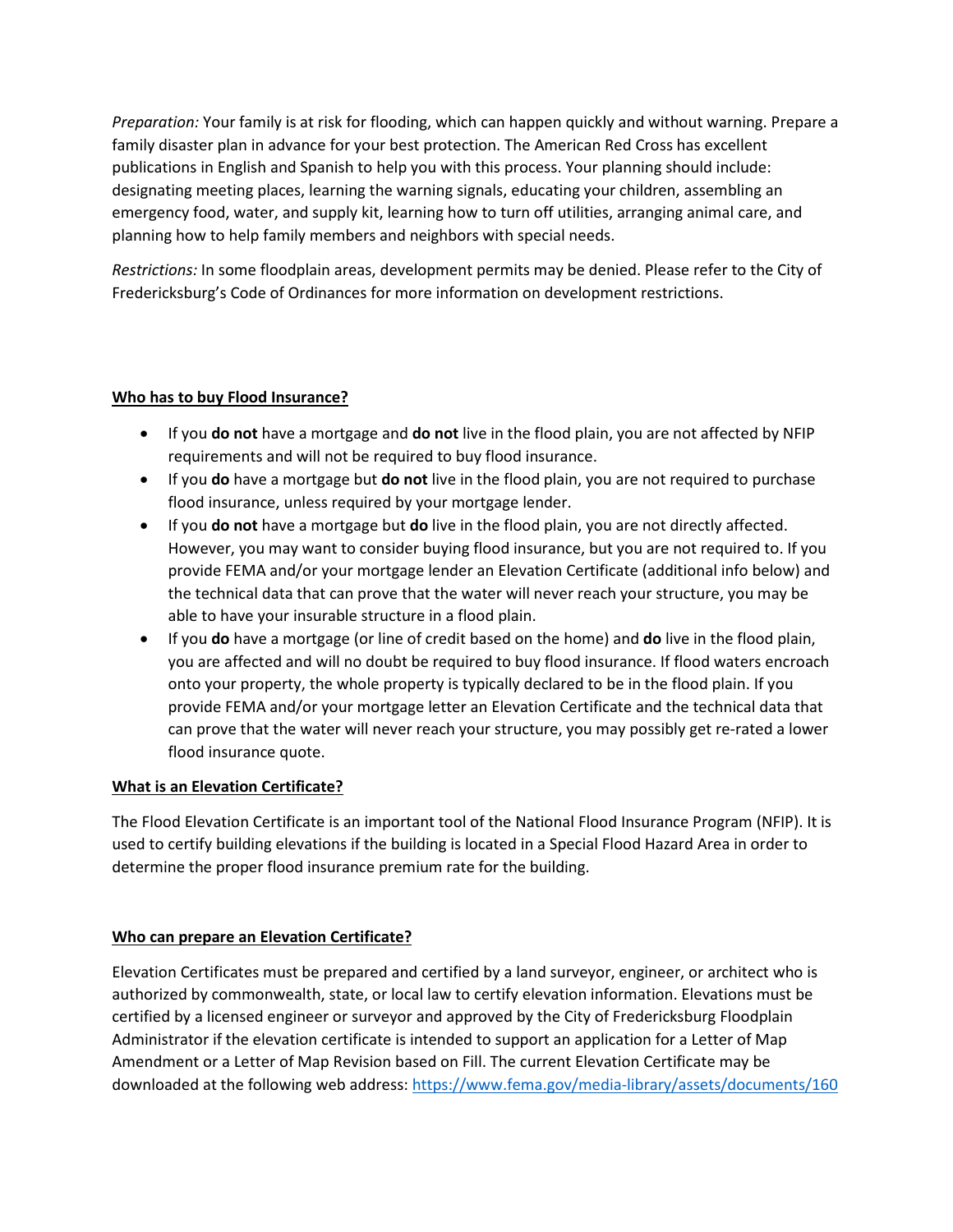## **Why should I have an Elevation Certificate for my property?**

The Elevation Certificate is to be used to provide elevation information necessary to ensure compliance with community floodplain management ordinances, to determine the proper insurance premium rate, and to support a request for a LOMA or LOMR-F.

## **What is a Letter of Map Change (LOMC)?**

LOMC's are a letter from FEMA which reflects an official revision to an effective NFIP map. LOMCs are issued in place of the physical revision and republication of the effective map.

#### **What are the different types of LOMC?**

- A Conditional Letter of Map Revision (CLOMR) is FEMA's comment on a proposed project that would affect the hydrologic and/or hydraulic characteristics of a flooding source and thus result in the modification of the existing regulatory floodway or effective Base Flood Elevations. There is no appeal period. The letter becomes effective on the date sent. This letter does not revise an effective National Flood Insurance Program map, it indicates whether the project, if built as proposed, would or would not be removed from the Special Flood Hazard Area by FEMA if later submitted as a request for a Letter of Map Revision.
- A Conditional Letter of Map Revision based on Fill (CLOMR-F) is FEMA's comment on whether a proposed project involving the placement of fill would exclude an area from the Special Flood Hazard Area (SFHA) shown on the National Flood Insurance Program (NFIP) map. There is no appeal period. The letter becomes effective on the date sent. This letter does not revise an effective NFIP map, it indicates whether the project, if built as proposed, would or would not be removed from the SFHA by FEMA if later submitted as a request for a Letter of Map Revision based on Fill.
- A Letter of Map Amendment (LOMA) is an official amendment, by letter, to an effective National Flood Insurance Program map. A LOMA establishes a property's location in relation to the Special Flood Hazard Area. There is no appeal period. The letter becomes effective on the date sent.
- A Letter of Map Revision (LOMR) is an official revision, by letter, to an effective National Flood Insurance Program map. A LOMR may change flood insurance risk zones, floodplain and/or floodway boundary delineations, planimetric features, and/or Base Flood Elevations.
- A Letter of Map Revision Based on Fill (LOMR-F) is an official revision, by letter, to an effective National Flood Insurance Program map. A LOMR-F provides FEMA's determination concerning whether a structure or parcel has been elevated on fill above the Base Flood Elevation and excluded from the Special Flood Hazard Area. The letter becomes effective on the date sent.

*Note: Completing an Elevation Certificate and submitting any type of LOMC does not guarantee full removal from a SFHA. Before beginning the LOMC process, double check with your financial lender or insurance agent to insure that all steps will be taken to get the lowest possible rate.*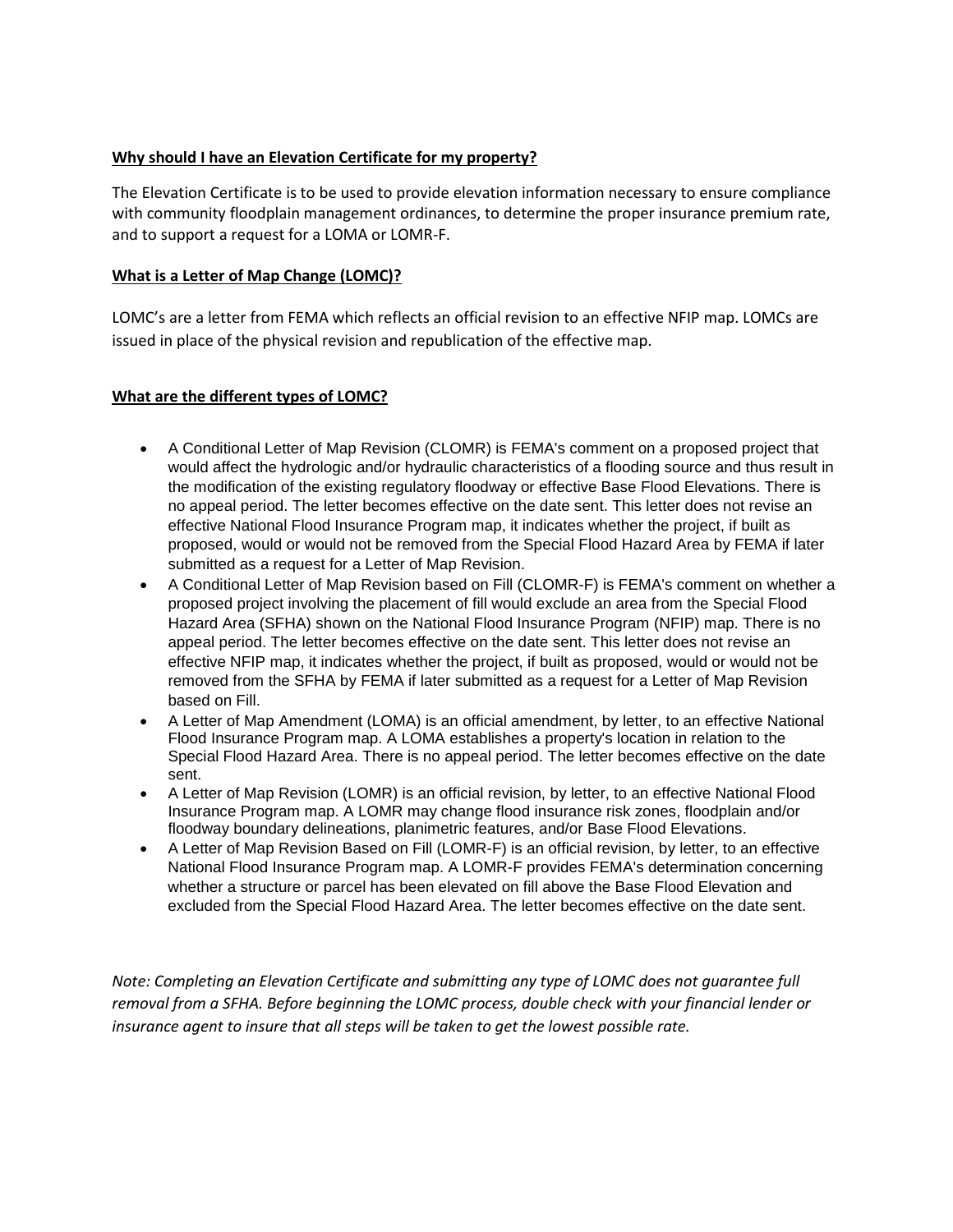## **How long does it take to obtain a LOMA, LOMR, or physical map revision?**

For single building or single lot determinations that do not involve changes to BFEs or floodways, a LOMA or LOMR can usually be issued by FEMA within four weeks. LOMAs and LOMRs involving multiple lots or multiple buildings usually require about eight weeks for FEMA to process. LOMRs involving decreases in BFEs or floodways take approximately twelve weeks for FEMA processing. If changes in flooding conditions are extensive or if BFEs increase, a physical map revision will be required, which may take 12 months or longer.

# **My mortgage company has informed me that my house is in a Floodplain and that I will be required to purchase flood insurance - What Do I Need to Know?**

National Flood Insurance Program (NFIP) regulations require flood insurance for insurable structures located in SFHA's that carry a mortgage loan backed by a federally regulated lender or servicer. The SFHAs are the areas subject to inundation by the 1-percent-annual-chance) flood, which is also referred to as the base, or 100-year, flood. If your mortgage company determines that they will require flood insurance as part of your policy, it is recommended that the following steps be taken:

- Request a copy of the mortgage company's findings related to the floodplain on your property.
- Download a current copy of the FEMA map for your property or make a request to the City of Fredericksburg's floodplain administrator.

If you believe your property is not located in the designated 100-year floodplain [also known as a 1 percent-annual-chance floodplain, or Special Flood Hazard Area (SFHA)], as shown on the effective Flood Insurance Rate Map or Digital Flood Insurance Rate Map for your community and you would like the Federal Emergency Management Agency (FEMA) to make an official determination regarding the location of your property relative to the SFHA, you may request a Letter of Map Amendment (LOMA) or a Letter of Map Revision Based on Fill (LOMR-F).

For a LOMA to be issued to remove a structure from the SFHA, NFIP regulations require that the lowest adjacent grade (the lowest ground touching the structure) be at or above the Base Flood Elevation (BFE). To remove an entire lot from the SFHA, NFIP regulations require that the lowest point on the lot be at or above the BFE.

A LOMR-F is submitted for properties on which fill has been placed to raise a structure or lot to or above the BFE. NFIP regulations require that the lowest adjacent grade of the structure be at or above the BFE for a LOMR-F to be issued to remove the structure from the SFHA. The participating community must also determine that the land and any existing or proposed structures to be removed from the SFHA are "reasonably safe from flooding." To remove an entire lot and structure, both the lowest point on the lot and the lowest adjacent grade of the structure must be at or above the BFE.

The issuance of a LOMA or LOMR-F by FEMA eliminates the Federal flood insurance purchase requirement as a condition of Federal or federally backed financing. However, lenders retain the prerogative to require flood insurance as a condition of any loan as part of their standard business practices, regardless of the location of the structure.